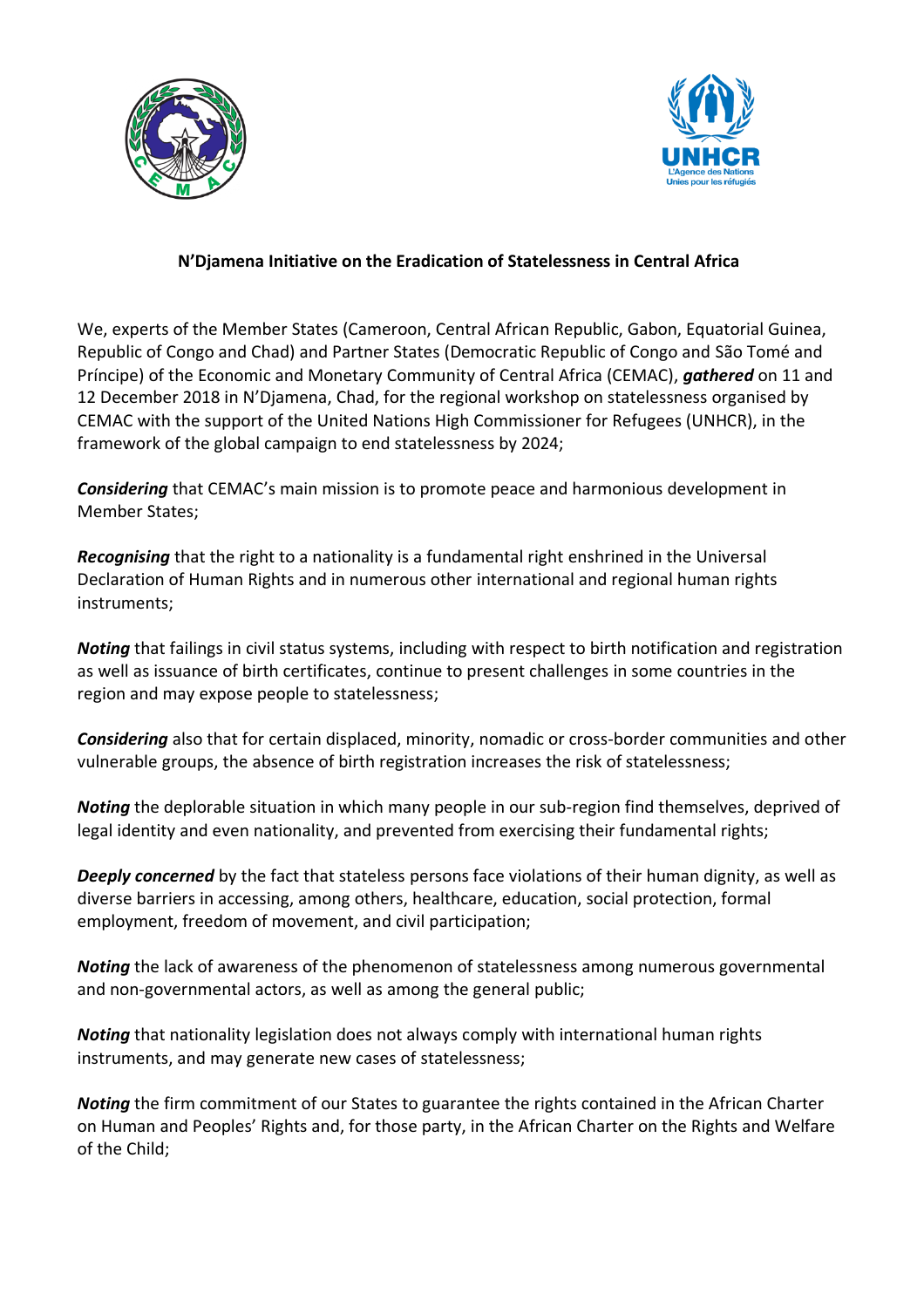



*Taking into account* the willingness of States in the sub-region to implement the Sustainable Development Goals, whose target 16.9 aims to assure access to legal identity for all;

*Hailing* the initiative of the International Conference on the Great Lakes Region (ICGLR), which adopted in October 2017 a Declaration and Regional Action Plan on eradication of statelessness in the Great Lakes;

*Taking into account* UNHCR's global mandate to identify, prevent and reduce cases of statelessness, and to protect stateless persons;

*Applauding* the AU-led initiatives for the adoption of the Protocol to the African Charter on Human and Peoples' Rights on the Specific Aspects of the Right to a Nationality and the Eradication of Statelessness in Africa;

*Encouraging* the efforts already initiated by certain States in the sub-region to address the scourge of statelessness and work towards its prevention;

*Conscious* that marginalisation and exclusion can undermine stability and development in our countries and in the central African sub-region and thus compromise sub-regional integration;

*Encouraging* the efforts of some States in the sub-region;

*Convinced* of the fact that enjoyment of the right to a nationality contributes to peace and security, as well as to social and economic development in the countries of the sub-region;

In light of the above, we:

- 1. *Express* our support for UNHCR's global #IBelong campaign to eradicate statelessness by 2024;
- 2. *Urge* CEMAC Member and Partner States to adopt the necessary legislative and administrative reforms to prevent future cases of statelessness and resolve existing cases of statelessness;
- 3. *Call upon* those CEMAC Member and Partner States who have not yet done so to accede to the 1954 and 1961 international conventions on statelessness;
- 4. *Underline* the importance and urgency of adopting the draft Protocol to the African Charter on Human and Peoples' Rights on the Specific Aspects of the Right to a Nationality and the Eradication of Statelessness in Africa;
- 5. *Affirm* the urgency and importance of a targeted sub-regional study to obtain profiles and reliable information on stateless populations and those at risk of statelessness, in order to develop strategies to curb statelessness and promote the right to nationality;
- 6. *Urge* States to nominate a focal point on statelessness for each country, as well as a deputy focal point, and to create an inter-institutional committee to oversee the development and implementation of a National Action Plan to eradicate statelessness;